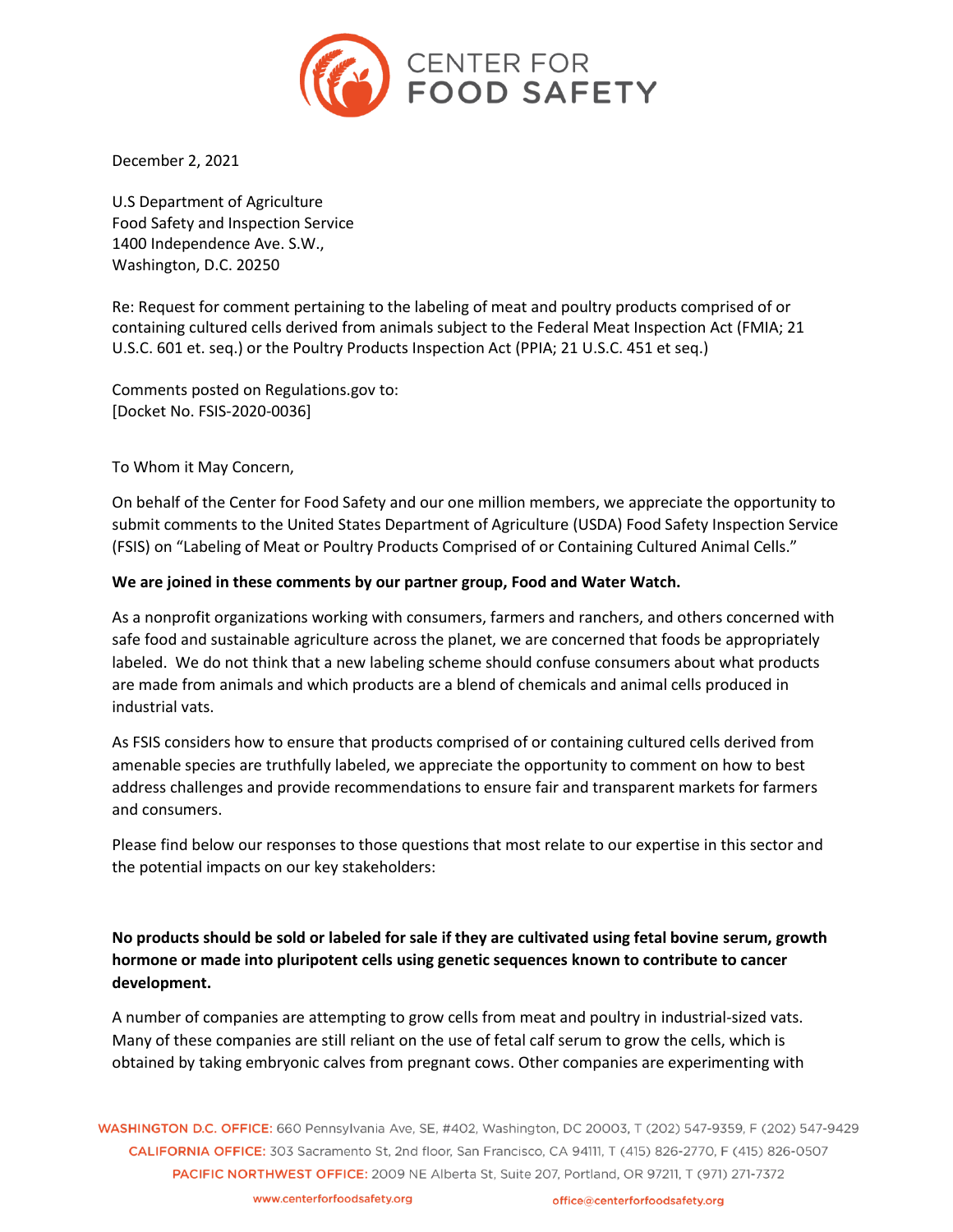using genetic engineering to trick the cells into growing as though they are embryonic cells. This is to make them 'pluripotent' cell lines.

## **USDA should not allow the production of cells cultured in fetal serum from any animals or the labeling of such products.**

As for genetically engineered cell lines, some of these come from genetic sequences known to cause cancer. New kinds of genetic engineering might magnify the problem. A recent study in the UK journal Nature, shows that in many different cell types, CRISPR gene-editing can confer a selective advantage to cells harboring mutations in genes associated with cancer, such as p53 and KRAS. It shows that when CRISPR-Cas9 is used to edit the genome, cells with cancer-associated mutations are likely to be selected to survive; and this is more widespread than scientists previously understood.<sup>1</sup>

The USDA should ban the use of those cell lines that use genes known to contribute to cancer and not permit their sale or labeling. When CRISPR-Cas9 is used to edit the genome, as it likely will be in cell cultured "meats", cells with cancer-associated mutations will likely survive.<sup>ii</sup>

Other kinds of genetic engineering might be considered but the product must be labeled as "genetically engineered muscle, fat, bone cells, etc. cultured from [name of animal, i.e., chicken, beef, lamb]".

All other kinds of cell cultured "meats" and "poultry" should be labeled as to include the species of animal whose cells were biopsied to make the cell line. Such as "this synthetic product is made from cultured meat, fat, bone cells extracted from beef" or "this synthetic product is made from cultured meat, fat, bone cells extracted from a chicken."

## **• Question 1: Should the product name of a meat or poultry product comprised of or containing cultured animal cells differentiate the product from slaughtered meat or poultry by informing consumers the product was made using animal cell culture technology. If yes, what criteria should the agency consider or use to differentiate the products? If no, why not?**

Consumers are already confused by the food label claims on slaughtered meat and poultry product packaging, such as "natural," or "sustainable" which are not independently verified and lack clear definitions.

Synthetic products comprised of cultured animal cells must be clearly differentiated from slaughtered meat before they are marketed. FSIS is required to regulate the labeling of all meat and poultry products under its authority to ensure products are not misbranded. FSIS must exercise great caution to ensure that these synthetic products derived from or containing cultured animal cells are clearly labeled to avoid consumer confusion and mistrust, and to ensure consumers are able to choose which food production systems they support. A primary method for differentiation is whether the product came from a slaughtered animal or from cultured protein, fat, bone and other cells taken from livestock and poultry.

Even the term "cultured" is confusing. Consumers are used to purchasing cultured milk products such as yogurt, kefir, buttermilk, and cheeses, but might be tricked into believing these "cultured" cells were modified using friendly bacteria, not using new biotechnology techniques.

Since the  $12<sup>th</sup>$  century, Japanese fishing communities have processed excess fish catches by mincing the fish and salting it for storage in an altered form. They do not call this product "fish", but rather by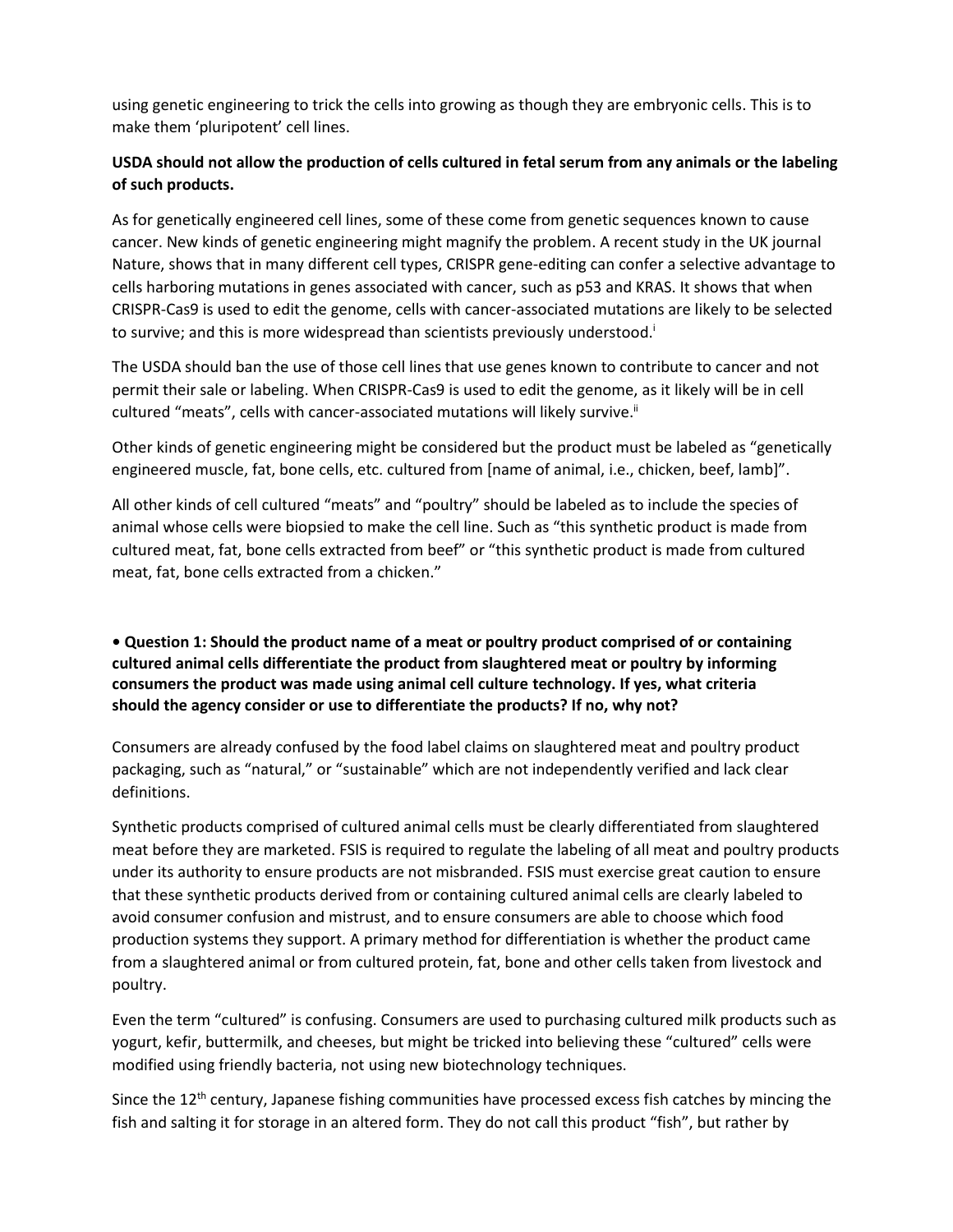another term--"surimi". The surimi is then flavored to taste like more expensive shellfish but is sold as "crab surimi," etc. so no one is confused about what it is. An unfamiliar word for synthetically "cultured" meat and poultry creations would be similarly helpful.

Consumers are increasingly interested in purchasing healthy products with known benefits for the environment, animal welfare and rural communities. Any product which did not originate from a live animal, nor born from another live animal and raised on a farm, should not be labeled as meat or poultry (or their equivalent) and should be clearly identified as a synthetic product derived from animal cell culture technology.

### **Consumers need Product Safety and other information in its most transparent form.**

Because so many people have allergies to proteins in meat and poultry, the synthesized products should clearly indicate which animal's cells it derives from.

The allergenicity labeling should be on the front of the product's packaging in the same font and manner as other required allergy labels.

The label should also list all ingredients and materials used in the manufacturing process. Consumers should know both about the ingredients in the final product and the ingredients in the "soup" in which the cells are being "cultured." Companies should not keep this information from consumers as "confidential." Indeed, the process used for culturing the cells will become an issue for consumers as it may affect moral and health choices. The percentage of synthetic "cultured" meat and poultry cells in a product should also be on the product label. Food additives such as a genetically engineered "heme" used to make the product appear to "bleed" should also be on the product's label.

The labeling guidance of bioengineered foods should NOT be used as a precedent. This approach that calls what the public knows as "genetically engineered" foods "bioengineered", is already failing consumers who seek information about foods containing genetically engineered ingredients—it is inadequate, confusing, obfuscates rather than informs, and further exacerbates existing inequities in access to information which should be readily and publicly available. The regulations do not cover all genetically engineered products and allows the company selling the products to use in small type the term "bioengineered", or to just list their website or a QR code that requires a smart phone to read.

Consumers want to know if foods are produced using genetic engineering for many reasons: health, personal, economic, environmental, religious, and cultural. For example, on the health side, many consumers know that the FDA does not independently assess the safety of GE foods or require them to be tested. That is, FDA does not "approve" GE foods for safety; instead, the FDA merely reviews the industry's test results, and even this is not required, but proceeds on a confidential, voluntary basis, if the company chooses to consult with FDA. Market entry for GE foods is thus based solely on confidential industry research. This rightly gives consumers pause. The challenges of the bioengineered disclosure regulations are made worse by the new cell culturing technologies that the USDA and FDA had not even considered when the "bioengineered/genetic engineered food disclosure" act was passed. Challenges to the bioengineered regulation will only grow if similar approaches are permitted as the delivery mechanism for information about and labeling of cell-cultured meat and poultry products.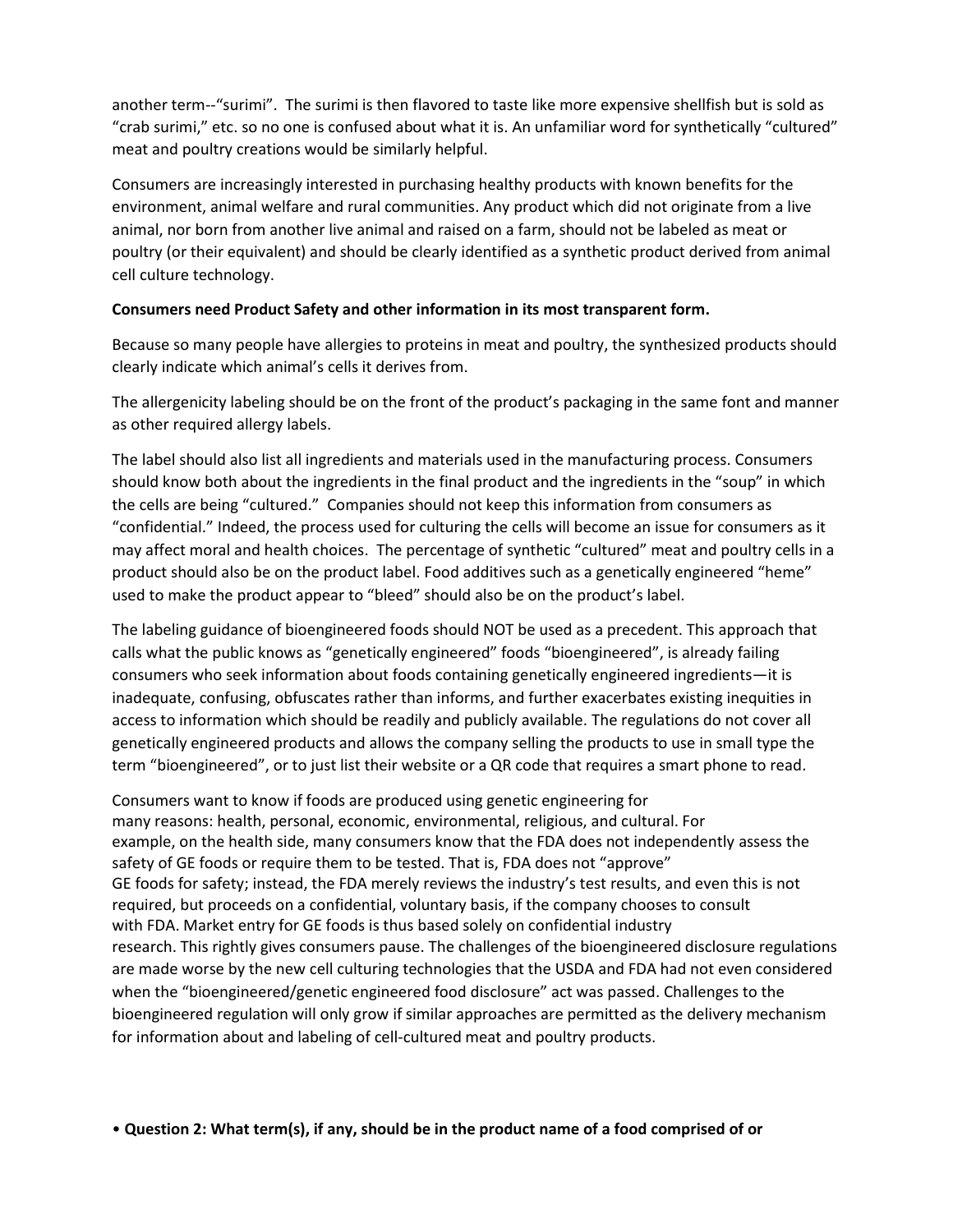**containing cultured animal cells to convey the nature or source of the food to consumers? (e.g., ''cell cultured'' or ''cell cultivated.'') a. How do these terms inform consumers of the nature or source of the product? b. What are the benefits or costs to industry and consumers associated with these terms? c. If meat or poultry products comprised of or containing cultured animal cells were to be labeled with the term ''culture'' or ''cultured'' in their product names or standards of identity (e.g., ''cell culture[d]''), would labeling differentiation be necessary to distinguish these products from other types of foods where the term ''culture'' or ''cultured'' is used (such as ''cultured celery powder'')?** 

The names used for these products should clarify how different this new technology is from traditional meat and poultry products. "Synthetic cell-cultured meat and poultry product" could be the generic product name, with the product specifying which animal cells it derives from. For example, "Made with synthetic cell-cultured protein derived from bovine cells." "Synthetic Cell-cultured" would not risk confusion with other cultured products. However, it is likely that products might contain cells from more than one species of animal. For example, you might have "synthetic cells of bovine muscle grown on a lattice of pork bone cells" if it proves easier to grow or extract cells on which the bovine muscles can grow from other species. In those cases, all species whose cells have been grown and manipulated in the development of the product need to be labeled. See below for continued discussion of this point.

# **• Question 3: If a meat or poultry product were comprised of both slaughtered meat or poultry and cultured animal cells, what unique labeling requirements, if any, should be required for such products?**

Labeling requirements should ensure that consumers can clearly identify if a meat or poultry product is comprised of both slaughtered meat or poultry and cultured animal cells, with percentages of each clearly listed and prominence on front of package according to the recommendations in these comments. It is possible that a label would read: 50 percent "traditional" beef, 40% synthetically cultured cells from bovine sources, 10% synthetically cultured pork cartilage cells.

## **• Question 4: What term(s), if used in the product name of a food comprised of or containing cultured animal cells, would be potentially false or misleading to consumers? For each term, please provide your reasoning.**

Terms which would be false or misleading and should be prohibited in the product name of a food comprised of or containing synthetic cultured animal cells include:

Humane --There is an established and growing market for animal products with animal welfare claims. Indeed, the President of the Center for Food Safety Board of Directors is Adelle Douglas, the CEO of Humane Farm Animal Care.<sup>iii</sup> "Certified Humane" is the certification program of Humane Farm Animal Care. Where no animals are raised, there can be no assessment of animal husbandry. Furthermore, the animal welfare impacts of cell-cultured protein could very well be negative, making this claim potentially even more misleading on such a product. The cells of the meat and poultry that are grown in the vats are extracted initially from live animals. Again, without more information about whether the donor animal suffers in this process, one cannot call it "Humane."

Natural – Consumers have perceived this technology as "unnatural" and "lab meat ". The proponents are working hard to rebrand these technologies as natural, stating the vats in which the "culture" has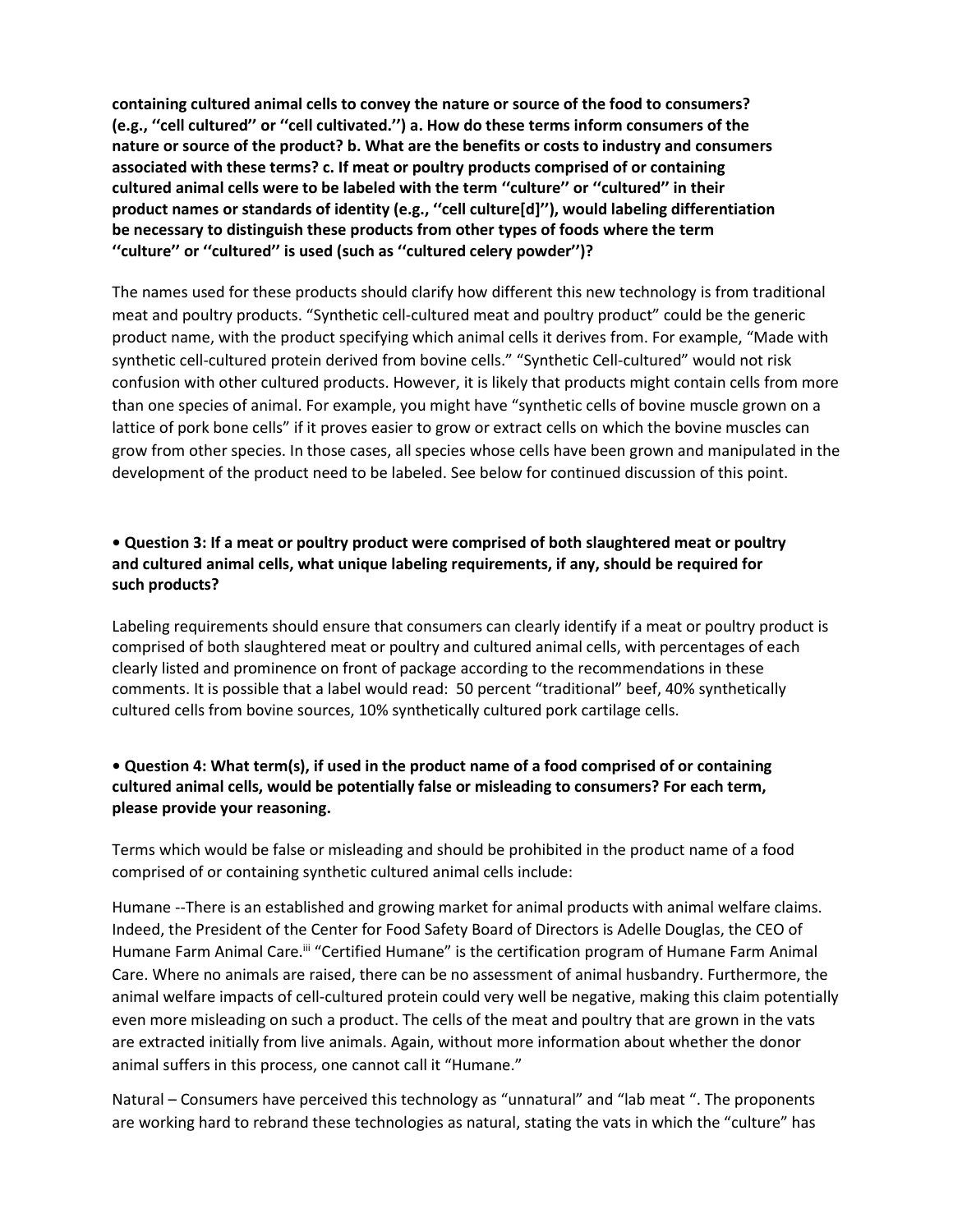been grown are just like the vats used to make beer or yogurt. Still, most consumers would not call this way of growing meat-like products, "Natural".

According to research by Consumer Reports<sup>iv</sup>, a majority of consumers expect a "natural" claim to mean: no artificial ingredients or colors were added to the meat or poultry (65%), no artificial growth hormones were used (64%), the animals' feed contained no artificial ingredients or colors (61%), the animals' feed contained no GMOs (59%), and no antibiotics or other drugs were used (57%). A greater percentage feel this label should mean no artificial ingredients or colors were added to the meat or poultry (85%), no artificial growth hormones were used (87%), the animals' feed contained no artificial ingredients or colors (83%), the animals' feed contained no GMOs (81%), and no antibiotics or other drugs were used (82%). As these cell cultured processes make synthetic-artificial cells and there are no prohibitions on the inputs listed, most consumers would find a "natural" claim misleading when applied to synthetic cellcultured "meat and poultry" derived from animal cells and serums.

Organic – While "Organic" standards do not currently address cell-cultured products derived from animal cells, proponents of cell cultured meats and poultry might petition for these methods to become certified as "Organic". Groups like the Center for Food Safety would argue that these methods, especially those that rely on fetal serum or genetic engineering of cell lines are already covered under the "excluded methods" for organic production. These artificial meats and poultry products would be contrary to the spirit and goals of organic production. Synthetic cell cultured meat and poultry products would constitute the antithesis of "Organic". "Organic" is defined by the National Organic Standards Board as "an ecological production management system that promotes and enhances biodiversity, biological cycles and soil biological activity," Organic production is intended to be based on "minimal use of off-farm inputs and on management practices that restore, maintain and enhance ecological harmony." Artificial Cell-cultured "meat and poultry products" derived from animal cells, produced in a tightly controlled laboratory or factory environment, would fail any reasonable expectation of what organic means. The USDA and the National Organic Program should aggressively oppose any organization trying to certify these products as "Organic".

Sustainable – There is no evidence that synthetic cell-cultured "meat/poultry" products derived from animal cells is "sustainable" by any measure. The energy needs alone of running industrial scale vat production systems likely make it significantly more resource-intensive than, for instance, small scale/non CAFO farms with cattle grazing established pasture.

Breed claims—The names of breeds are controlled by the breeding associations. No one can claim that their beef is "Angus" unless an Angus breed group certifies the pedigree of that animal. Thus, no one should be able to take cells from an Angus, Red Devon, Long Horn or any other pedigreed animals and claim that they are that breed. Because no animals were used for anything other than to source the cells that were synthetically grown, the cell cultured industry should not be allowed to claim their "beef" comes from a particular breed. Breeds have been developed through careful breeding over many generations. FSIS already prohibits many animal rearing claims<sup>v</sup>, they should enforce them on these products too.

**Question 5: What term(s), if used in the product name of a food comprised of or containing cultured animal cells, would potentially have a negative impact on industry or consumers? For each term, please provide your reasoning.**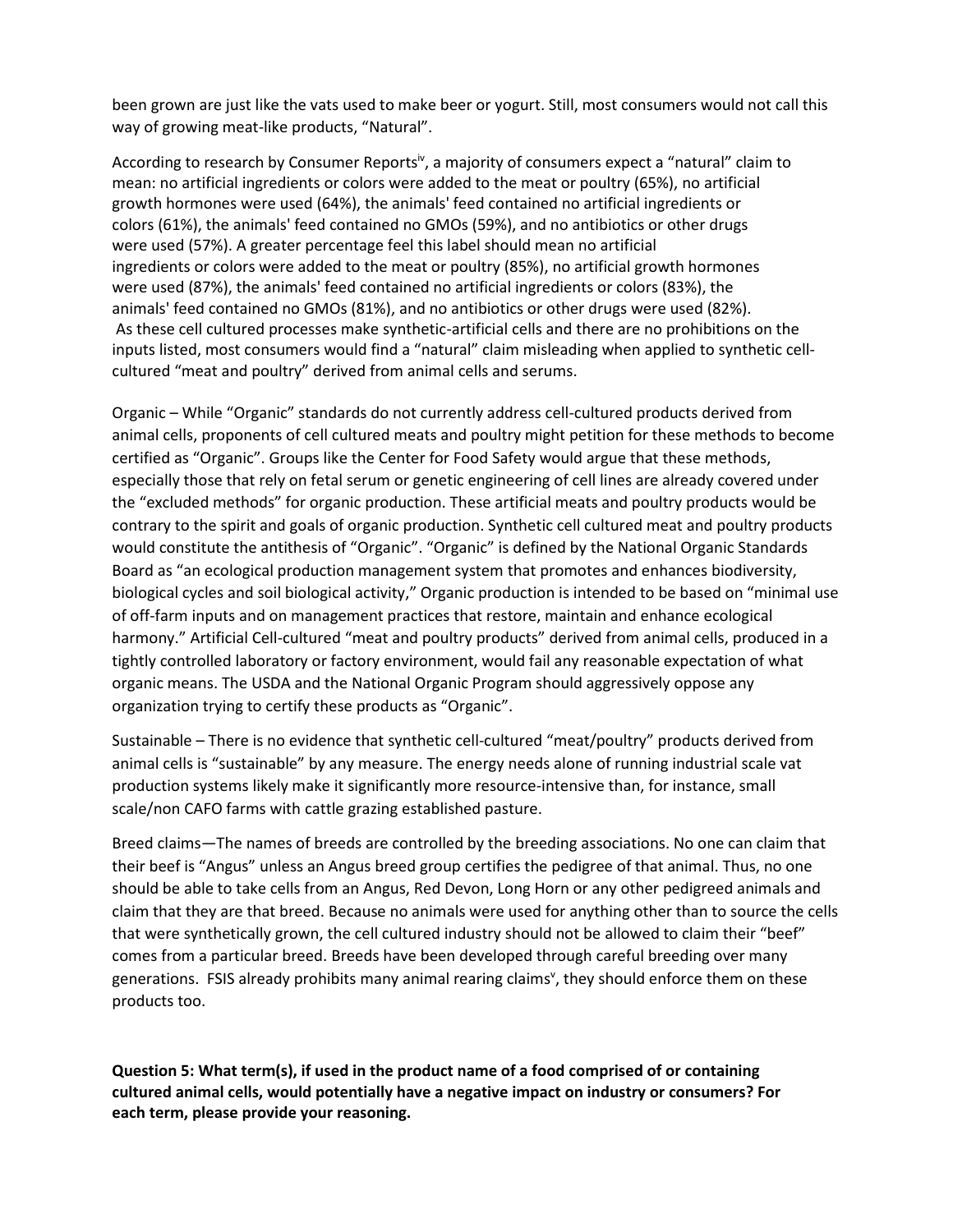Please see above comments on natural, humane, sustainable, organic and breed claims. Consumers expect the government to enforce the language of such claims. Farmers, ranchers, processors and other producers offering validated claims from the above list would be negatively impacted by lost markets and unfair competition.

Popular claims such as "Natural," "Sustainable," or "Humane" are already widely misunderstood and rarely independently verified. Producers who are genuinely delivering these attributes, like those certified by Certified Humane, A Greener World, and the National Organic Program certifiers are already at a disadvantage due to misleading marketing, or "greenwashing" by producers who promise sustainability rather than delivering it. Synthetic "cell cultured meat and poultry" is the latest step in the hype industrialization of agriculture. It is intended to undermine the real sustainable farmers and to replace them with industrial "meat" plants.

**Question 6: Should names for slaughtered meat and poultry products established by common usage (e.g., Pork Loin), statute, or regulation be included in the names or standards of identity of such products derived from cultured animal cells? a. If so, is additional qualifying language necessary? What qualifying terms or phrases would be appropriate? b. Do these names, with or without qualifying language, clearly distinguish foods comprised of or containing cultured animal cells from slaughtered products?** 

The common names or standards of identity of such products derived from cultured animal cells should NOT include names for products established by common usage. Names of various cuts of meat automatically include the physical and anatomical structures of the cut. That is the amount of fat, the structure and "mouth feel" of the cut. These attributes will not be found in the synthetic cell cultured forms. Using the common terms like loin, flank steak, T-bone, etc. would constitute a kind of consumer fraud.

**Question 7: Should terms that specify the form of meat or poultry products (such as ''fillet'', ''patty'', or ''steak'') be allowed to be included in or to accompany the name or standard of identity of foods comprised of or containing cultured animal cells? a. Under what circumstances should these terms be used? b. What information would these terms convey to Consumers?**

Some of these terms that do not specify a particular cut of meat or part of a bird might be allowed in a minimalist way. The term "fillet" however should not be used as it indicates a cut of meat or poultry was carved off a bone or bones, a process not possible in the synthetic cell cultured meat or poultry product.

One such label might read:

Synthesized or imitation "burgers" made from cell-cultured meat [or poultry] cells from cows [or turkeys]

This should be in large fonts on the front of the package and on the nutrition panel of the product.

**Question 9: What nutritional, organoleptic (e.g., appearance, odor, taste), biological, chemical, or other characteristics, material to consumers' purchasing and consumption decisions, vary between slaughtered meat or poultry products and those comprised of or containing cultured animal cells?**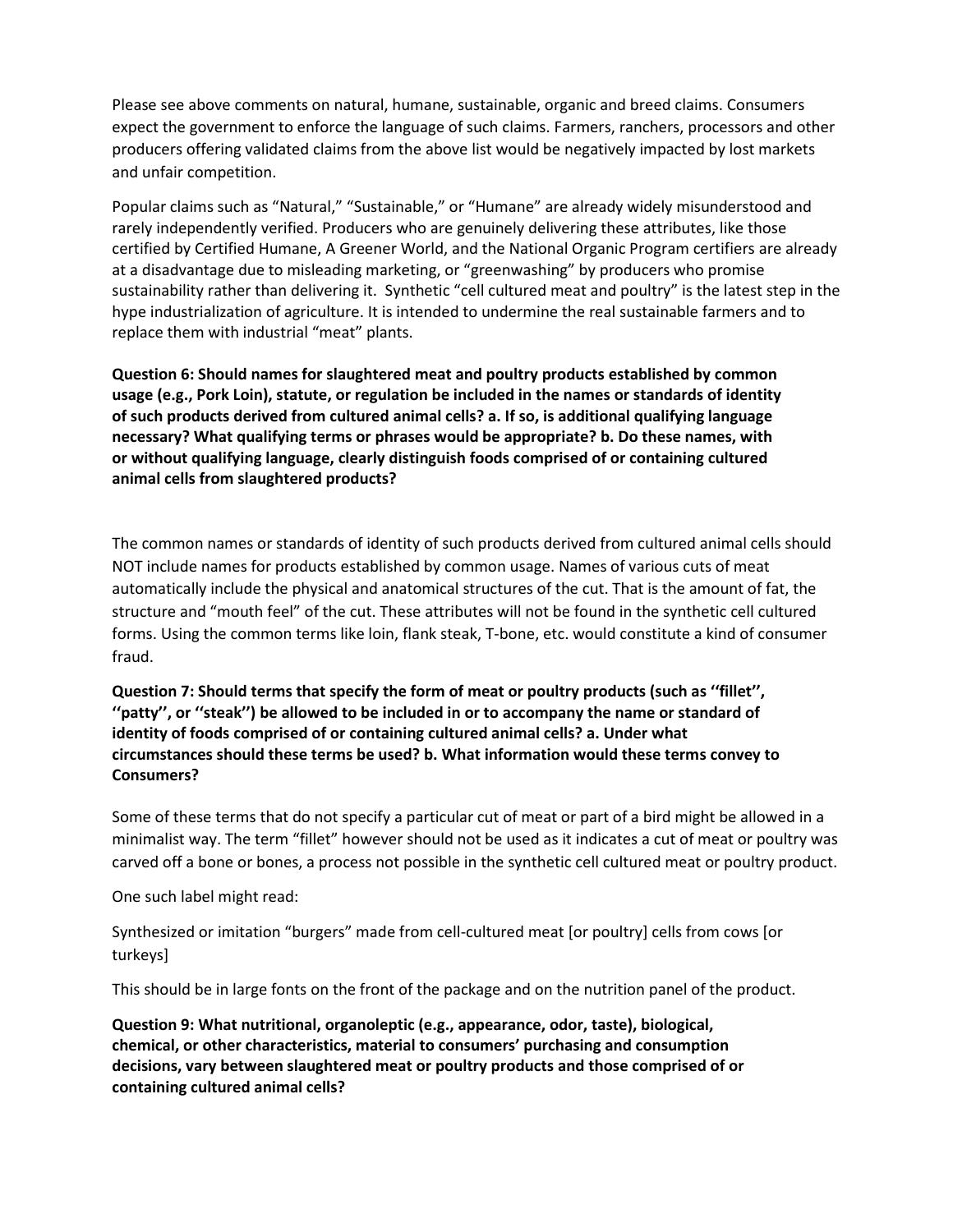Given we do not have access to the products developed by the synthetic cell cultured industry, so that we could test them for nutritional and organoleptic properties, we cannot answer questions about a potential product. We certainly suspect that the cultured form of the product that lacks a blood and nerve system that could distribute various chemicals that make up the attributes of meat and poultry would not have the same nutritional aspects as the natural form.

As Joe Fassler notes in his article "Lab-grown meat is supposed to be inevitable"<sup>vi</sup> significant concerns exist about the food safety of producing cell-cultured protein safely at any scale, where sterility and biosecurity are paramount.

The trade association for the emerging cell culture industry, The Good Food Institute (GFI), promotes the success of cell cultured products as inevitable, and dismisses the comments of its critics. However, the techno-economic analysis (TEA) done by GFI<sup>vii</sup>, prompted Open Philanthropy—a multi-faceted research and investment entity with a nonprofit grant-making arm, which is also one of GFI's biggest funders—to complete a very robust TEA of its own, one that concluded cell-cultured meat will likely never be a costcompetitive food. David Humbird, the UC Berkeley-trained chemical engineer who spent over two years researching the report, found that the cell-culture process will be plagued by extreme, intractable technical challenges at food scale. Most troubling are the problems of keeping pathogens out of the reactor. Moreover, addressing the problems of pathogens may degrade the growth factors needed for the nutritional aspects of the intended food and even promote reactions that promote cancer.

#### Humbird<sup>viii</sup> writes:

*. If cells are the product, any virus introduced by raw materials will end up in said product if not removed upstream. Any retrovirus generated during culture (whether or not it is shed externally) cannot be removed at all, at least not without significantly altering or perhaps killing the cells. So, just as the errant mouse virus particle carried over from the field or warehouse might have the potential to infect an entire culture of CHO (rodent) cells, a cultured-meat bioreactor full of, e.g., chicken cells would require protection against all manner of avian viruses, particularly those that may subsequently infect the humans handling or consuming those cells, such as coronaviruses. Protection will be especially challenging when the production of raw media components including glucose and planthydrolysates is likely to be agriculture adjacent.*

*Media sterility safeguards include high-temperature/short-time (HTST) treatment and retention filters. The former is more cost-effective than the latter and is compatible with microbial fermentation media (sugars and mineral salts), but heat treatment may degrade the amino acids and growth factors required in animal cell-culture media. In particular, amino acids and glucose cannot be heated together, or they will undergo Maillard reactions, potentially forming carcinogenic or mutagenic compounds*.

Sterility assurance also imposes a practical limit on bioreactor size, but ultimately consumer acceptance of food products made from or containing synthetic cultured cells derived from animals will be decided on additional bases. These products still derive from meat and poultry cells and consumers wanting to avoid meat have many plant-based protein options. Moreover, animals will still have to be raised for the cells used to cultivate more cells in the reactors. Consumers also seem to dislike things they view as "unnatural". Products raised in large vats would seem to be the epitome of "unnatural" meat. Other consumers will worry about whether these products fit the food standards of their religion's dietary laws.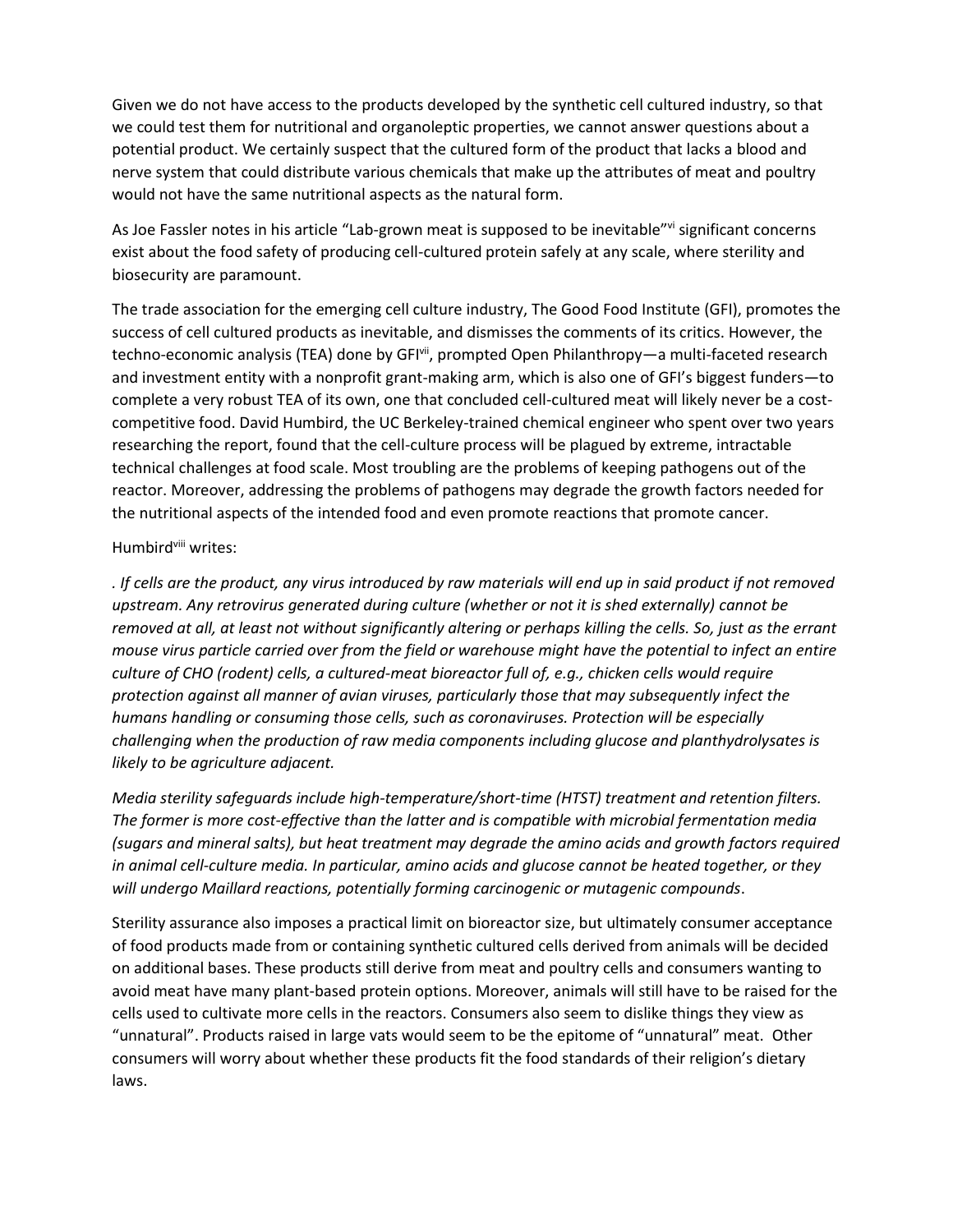### **Question 10: Should any of the definitions for ''meat'', ''meat byproduct'', or ''meat food product'' found in 9 CFR 301.2 be amended to specifically include or exclude foods comprised of or containing cultured animal cells?**

Foods comprised of or containing cultured animal cells should be distinct from meat products at all points in the supply chain and specifically excluded from any definition of a meat product, including ''meat'', ''meat byproduct'', or ''meat food product.'' Separate definitions need to be composed for synthetic cell cultured "meat" and "poultry" products and byproducts.

# **Question 11: Should any of the definitions for ''poultry product'' or ''poultry food product'' found in 9 CFR 381.1 be amended to specifically include or exclude foods comprised of or containing cultured animal cells?**

Foods comprised of or containing cultured animal cells should be distinct from meat products at all points in the supply chain and specifically excluded from any definition of a poultry product, including ''poultry product'' or ''poultry food product.''

### **Question 12: Should FSIS-regulated broths, bases, and reaction flavors produced from cultured animal cells be required to declare the source material in the product name, ingredient sublisting, or elsewhere on the label?**

Yes. Just as FSIS requires traceability statements for labels making animal raising claims, traceability should be upheld in the case of FSIS-broths, bases and reaction flavors produced from cultured animal cells. The source material should be clearly included on front of package according to the recommendations we indicated earlier comments in this document.

# **Question 13: Should the presence of cultured animal cells in further processed products regulated by FSIS, such as a lasagna made with cell cultured beef cells as an ingredient, be qualified on the product label? If so, how should this be qualified?**

Yes. Just as FSIS requires traceability statements for labels making animal raising claims, traceability should be upheld in the case of FSIS-regulated products containing any ingredients from cultured animal cells. Language along the lines of "Contains protein, fat and other cells made from synthetic cultured animal cells" along with the source material should be clearly included on front of package according to previous recommendations.

## **Question 14: What label claims are likely to appear on FSIS-regulated products comprised of or containing cultured animal cells? Should FSIS develop new regulations or guidance on such claims to ensure they are neither false nor misleading?**

Many label claims have now been co-opted by major corporations, or where claims are used that are often misleading (such as "sustainable" or 'natural"), FSIS must issue strict regulations and requirements for the use of claims for products comprised of or containing synthetic cultured animal cells.

Please see our earlier responses to previous questions for more detail on the vast range of potentially misleading food labels and our recommendations to prevent this.

Finally, products comprised of or containing synthetic cultured animal cells are processed products. They are essentially complex food additives. Unless products made from synthesized cultured animal cells are